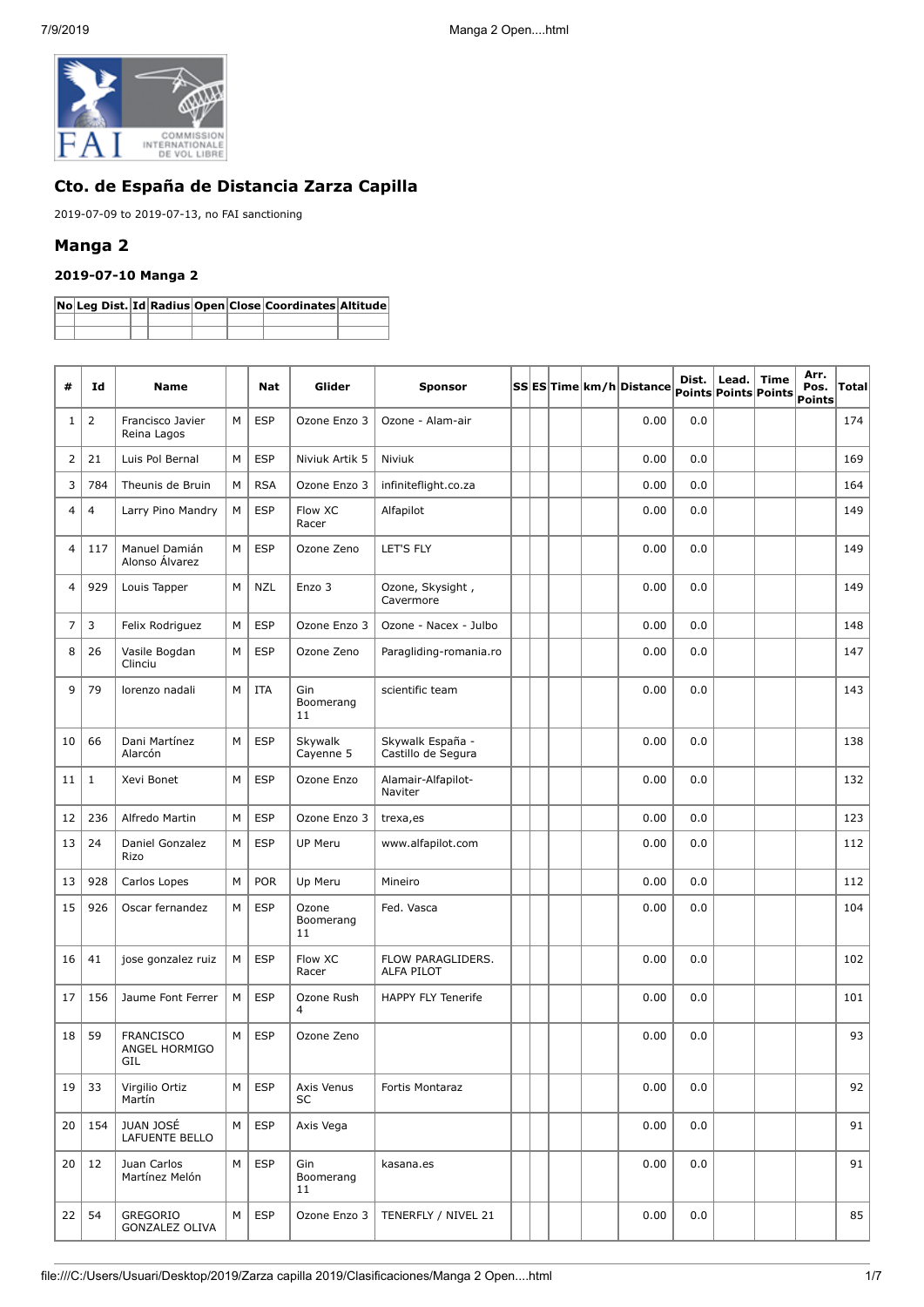| #  | Id  | Name                                         |   | Nat           | Glider                        | <b>Sponsor</b>                    |  |  | SS  ES  Time  km/h  Distance  points  points  points | Dist. | Lead. | <b>Time</b> | Arr.<br>Pos.<br>Points | Total |
|----|-----|----------------------------------------------|---|---------------|-------------------------------|-----------------------------------|--|--|------------------------------------------------------|-------|-------|-------------|------------------------|-------|
| 23 | 788 | jose ramon saiz<br>barreda                   | M | <b>ESP</b>    | Ozone Enzo 3                  |                                   |  |  | 0.00                                                 | 0.0   |       |             |                        | 78    |
| 24 | 890 | Pablo Menchero<br>García-Olías               | M | <b>ESP</b>    | Skywalk<br>Poison XAlps       | MEGAMEC                           |  |  | 0.00                                                 | 0.0   |       |             |                        | 77    |
| 25 | 163 | Cristóbal García<br>Morales                  | M | <b>ESP</b>    | Nova Triton 2                 |                                   |  |  | 0.00                                                 | 0.0   |       |             |                        | 76    |
| 26 | 71  | German Cabrera                               | M | <b>ESP</b>    | Skywalk<br>Cayenne 5          |                                   |  |  | 0.00                                                 | 0.0   |       |             |                        | 74    |
| 27 | 45  | jaime martinez<br>martinez                   | М | <b>ESP</b>    | Flow xc<br>Racer              | Club Parapente Ferrol -<br>Nodela |  |  | 0.00                                                 | 0.0   |       |             |                        | 73    |
| 28 | 70  | Eduardo Lindo<br>Mimoso                      | М | <b>ESP</b>    | Ozone<br>Mantra M7            |                                   |  |  | 0.00                                                 | 0.0   |       |             |                        | 69    |
| 28 | 186 | Daniel Meziat<br>Despierto                   | М | <b>ESP</b>    | Skywalk<br>Cayenne 4          |                                   |  |  | 0.00                                                 | 0.0   |       |             |                        | 69    |
| 30 | 783 | Jaume DURAN<br><b>ALERT</b>                  | M | <b>ESP</b>    | Ozone<br>Mantra LM6           | Strip Air                         |  |  | 0.00                                                 | 0.0   |       |             |                        | 68    |
| 31 | 787 | José Ramón Pérez<br>Martínez                 | M | <b>ESP</b>    | Windtech<br>Duster            | Zero Gravity                      |  |  | 0.00                                                 | 0.0   |       |             |                        | 66    |
| 32 | 174 | Ángel Castro<br>Marchal                      | M | <b>ESP</b>    | Windtech Bali                 |                                   |  |  | 0.00                                                 | 0.0   |       |             |                        | 64    |
| 33 | 614 | Julian Molina                                | M | <b>ARG</b>    | Ozone<br>Mantra 6             | Caribbean Free Flying             |  |  | 0.00                                                 | 0.0   |       |             |                        | 63    |
| 33 | 25  | Luis Castellanos<br>Jimenez                  | M | <b>ESP</b>    | Ozone Zeno                    | draconexion                       |  |  | 0.00                                                 | 0.0   |       |             |                        | 63    |
| 33 | 927 | Dirk de Torck                                | M | <b>BEL</b>    | Advance<br>Sigma 10           |                                   |  |  | 0.00                                                 | 0.0   |       |             |                        | 63    |
| 36 | 88  | Robinson Altieri<br>Sánchez                  | M | <b>ESP</b>    | Ozone Zeno                    |                                   |  |  | 0.00                                                 | 0.0   |       |             |                        | 54    |
| 37 | 53  | Gorka Tornos<br>zabala                       | M | <b>ESP</b>    | Ozone Zeno                    | <b>FVDA</b>                       |  |  | 0.00                                                 | 0.0   |       |             |                        | 52    |
| 38 | 260 | Alain Marco<br>Curion Cirerol                | M | <b>ESP</b>    | Ozone<br>Mantra 7             |                                   |  |  | 0.00                                                 | 0.0   |       |             |                        | 49    |
| 39 | 782 | ivan seoane fondo                            | М | <b>ESP</b>    | Axis Venus<br>SC              |                                   |  |  | 0.00                                                 | 0.0   |       |             |                        | 25    |
| 40 | 43  | Jordi Farré<br>Hernández                     | M | <b>ESP</b>    | Niviuk Artik 5                | Strip Air                         |  |  | 0.00                                                 | 0.0   |       |             |                        | 19    |
| 41 | 97  | Alvaro Castellano<br>Molina                  | М | <b>ESP</b>    | Ozone Zeno                    | YOMISMO                           |  |  | 0.00                                                 | 0.0   |       |             |                        | 17    |
| 42 | 125 | Luis Estébanez                               | М | <b>ESP</b>    | Advance<br>Sigma 10           |                                   |  |  | 0.00                                                 | 0.0   |       |             |                        | 9     |
| 43 | 785 | <b>FERNANDO</b><br><b>ACEITUNO</b><br>CAMARA | М | <b>ESP</b>    | Niviuk Artik 5                |                                   |  |  | 0.00                                                 | 0.0   |       |             |                        | 8     |
| 44 | 247 | Jürgen Bott                                  | М | <b>ESP</b>    | Macpara<br>Eden 7             | Aire y Vuelo                      |  |  | 0.00                                                 | 0.0   |       |             |                        | 3     |
| 44 | 780 | Martin Portmann                              | M | <b>Brasil</b> | Ozone Enzo 3                  |                                   |  |  | 0.00                                                 | 0.0   |       |             |                        | 3     |
| 44 | 179 | Carlos Palacios<br>Aguedo                    | М | <b>ESP</b>    | Niviuk Peak 4                 | Aerofly                           |  |  | 0.00                                                 | 0.0   |       |             |                        | 3     |
| 44 | 852 | Thomas Milko                                 | М | <b>BRA</b>    | Ozone Enzo 3                  |                                   |  |  | 0.00                                                 | 0.0   |       |             |                        | 3     |
| 44 | 73  | Aitor Echevarria                             | М | <b>ESP</b>    | Advance<br>Sigma 9            |                                   |  |  | 0.00                                                 | 0.0   |       |             |                        | 3     |
| 44 | 15  | Paco Navarro<br>González                     | M | <b>ESP</b>    | 777 queen 2                   | ParaShop.es                       |  |  | 0.00                                                 | 0.0   |       |             |                        | 3     |
| 44 | 789 | <b>ANTONIO</b><br>MARTOS GARCÍA              | М | <b>ESP</b>    | Niviuk Hook<br>$\overline{4}$ |                                   |  |  | 0.00                                                 | 0.0   |       |             |                        | 3     |
| 44 | 182 | Fernando Gavin<br>Gracia                     | М | <b>ESP</b>    | Niviuk Artik 5                |                                   |  |  | 0.00                                                 | 0.0   |       |             |                        | 3     |
| 44 | 213 | Miguel Angel<br>Velasco Fernández            | М | <b>ESP</b>    | Niviuk Artik 4                |                                   |  |  | 0.00                                                 | 0.0   |       |             |                        | 3     |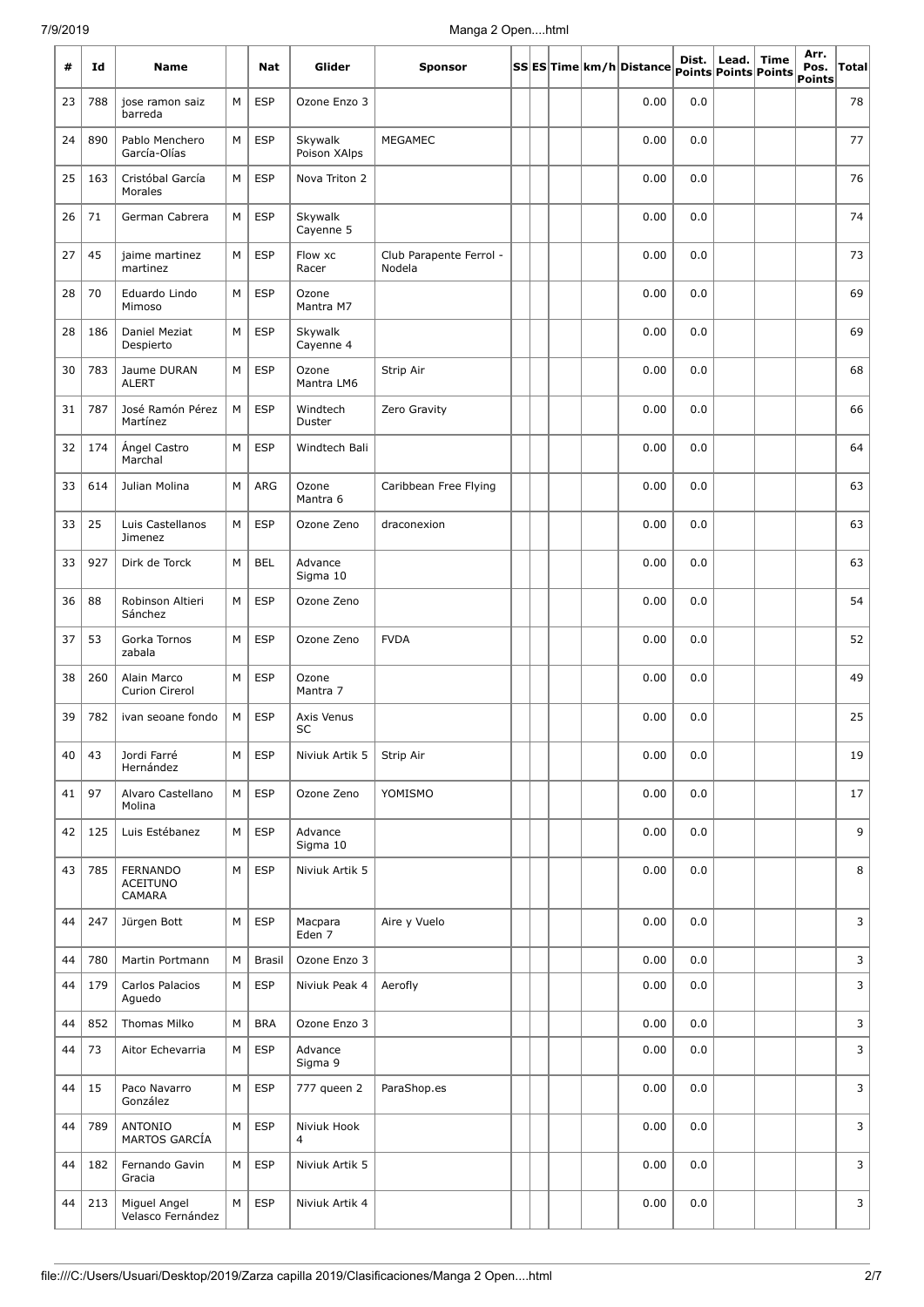| #  | Ιd  | <b>Name</b>                  |   | <b>Nat</b> | Glider               | Sponsor                               |  |  | SSES Time km/h Distance points Points Points |     | Dist. Lead. | Time | Arr.<br>Pos.<br>Points | <b>Total</b> |
|----|-----|------------------------------|---|------------|----------------------|---------------------------------------|--|--|----------------------------------------------|-----|-------------|------|------------------------|--------------|
| 53 | 993 | Josu Gisasola                | M | <b>ESP</b> | Skywalk<br>Cayenne 5 | Federación Vasca -<br>Sosola Baserria |  |  | 0.00                                         | 0.0 |             |      |                        | 2            |
| 54 | 39  | Rodolfo Pérez<br>Leunda      | M | <b>ESP</b> | Ozone Zeno           | Fed Vasca Deportes<br>Aereos          |  |  | 0.00                                         | 0.0 |             |      |                        | $\Omega$     |
| 54 | 210 | Azahara Velasco<br>Nevado    | F | <b>ESP</b> | Niviuk Artik 5       | ☀️                                    |  |  | 0.00                                         | 0.0 |             |      |                        | $\mathbf 0$  |
| 54 | 135 | roberto librizzi             | M | <b>ITA</b> | Flow Xcracer         | flytenerife                           |  |  | 0.00                                         | 0.0 |             |      |                        | $\mathbf 0$  |
| 54 | 930 | Konrad Warzolek              | M |            | Ozone Zeno           |                                       |  |  | 0.00                                         | 0.0 |             |      |                        | 0            |
| 54 | 67  | Maite Moreno<br>Benito       | M | <b>ESP</b> | Ozone Zeno           |                                       |  |  | 0.00                                         | 0.0 |             |      |                        | $\mathbf 0$  |
| 54 | 49  | Jorge Rodriguez<br>Gomez     | M | <b>ESP</b> | Ozone<br>Mantra 7    | Licor Café                            |  |  | 0.00                                         | 0.0 |             |      |                        | $\Omega$     |
| 54 | 32  | Juan Maiza Otaño             | M | <b>ESP</b> | Ozone<br>Mantra 7    | Federacion Vasca-<br><b>SKYWALK</b>   |  |  | 0.00                                         | 0.0 |             |      |                        | $\mathbf 0$  |
| 54 | 931 | Demian cavendish<br>Hall     | M | <b>ESP</b> | Ozone Zeno           |                                       |  |  | 0.00                                         | 0.0 |             |      |                        | $\mathbf 0$  |
| 54 | 91  | Fernando Sarralde<br>Vizuete | M | <b>ESP</b> | Ozone Zeno           | <b>ALMENDRAS</b><br>SARRALDE          |  |  | 0.00                                         | 0.0 |             |      |                        | $\Omega$     |
| 54 | 138 | Mario Arque<br>Domingo       | M | <b>ESP</b> | Ozone Enzo 3         | revista Parapente /<br>Perfils        |  |  | 0.00                                         | 0.0 |             |      |                        | $\mathbf 0$  |
| 54 | 155 | luis Frechín                 | M | <b>ESP</b> | Niviuk Artik 5       |                                       |  |  | 0.00                                         | 0.0 |             |      |                        | $\mathbf 0$  |
| 54 | 814 | Ramon Padilla<br>vazquez     | M | <b>ESP</b> | Ozone Zeno           |                                       |  |  | 0.00                                         | 0.0 |             |      |                        | $\Omega$     |
| 54 | 129 | Roberto Hijón<br>Neira       | M | <b>ESP</b> | Ozone Enzo 2         | Preservealco SL                       |  |  | 0.00                                         | 0.0 |             |      |                        | $\mathbf 0$  |
| 54 | 228 | Pablo Puertes<br>López       | M | <b>ESP</b> | Niviuk Artik 5       |                                       |  |  | 0.00                                         | 0.0 |             |      |                        | $\mathbf 0$  |
| 54 | 999 | Hans-Dieter<br>Keckstein     | M | <b>DEN</b> | Niviuk Artik 5       |                                       |  |  | 0.00                                         | 0.0 |             |      |                        | $\mathbf 0$  |

#### **Penalties**

*Note: % penalty is used to calc penalty as a % of total score. Both types can be combined. None affect the scoring of other pilots.*

| Id             | <b>Name</b>                  |       | % penalty points penalty Reason |  |
|----------------|------------------------------|-------|---------------------------------|--|
| 1              | Xevi Bonet                   | 0%    | $-132$                          |  |
| $\overline{2}$ | Francisco Javier Reina Lagos | $0\%$ | $-174$                          |  |
| 3              | Felix Rodriguez              | $0\%$ | $-148$                          |  |
| 4              | Larry Pino Mandry            | 0%    | $-149$                          |  |
| 12             | Juan Carlos Martínez Melón   | $0\%$ | $-91$                           |  |
| 15             | Paco Navarro González        | $0\%$ | $-3$                            |  |
| 21             | Luis Pol Bernal              | $0\%$ | $-169$                          |  |
| 24             | Daniel Gonzalez Rizo         | $0\%$ | $-112$                          |  |
| 25             | Luis Castellanos Jimenez     | 0%    | $-63$                           |  |
| 26             | Vasile Bogdan Clinciu        | 0%    | $-147$                          |  |
| 33             | Virgilio Ortiz Martín        | $0\%$ | $-92$                           |  |
| 41             | jose gonzalez ruiz           | 0%    | $-102$                          |  |
| 43             | Jordi Farré Hernández        | $0\%$ | $-19$                           |  |
| 45             | jaime martinez martinez      | $0\%$ | $-73$                           |  |
| 53             | Gorka Tornos zabala          | $0\%$ | $-52$                           |  |
| 54             | GREGORIO GONZALEZ OLIVA      | $0\%$ | $-85$                           |  |
| 59             | FRANCISCO ANGEL HORMIGO GIL  | $0\%$ | $-93$                           |  |
| 66             | Dani Martínez Alarcón        | 0%    | $-138$                          |  |
| 70             | Eduardo Lindo Mimoso         | $0\%$ | $-69$                           |  |
| 71             | German Cabrera               | $0\%$ | $-74$                           |  |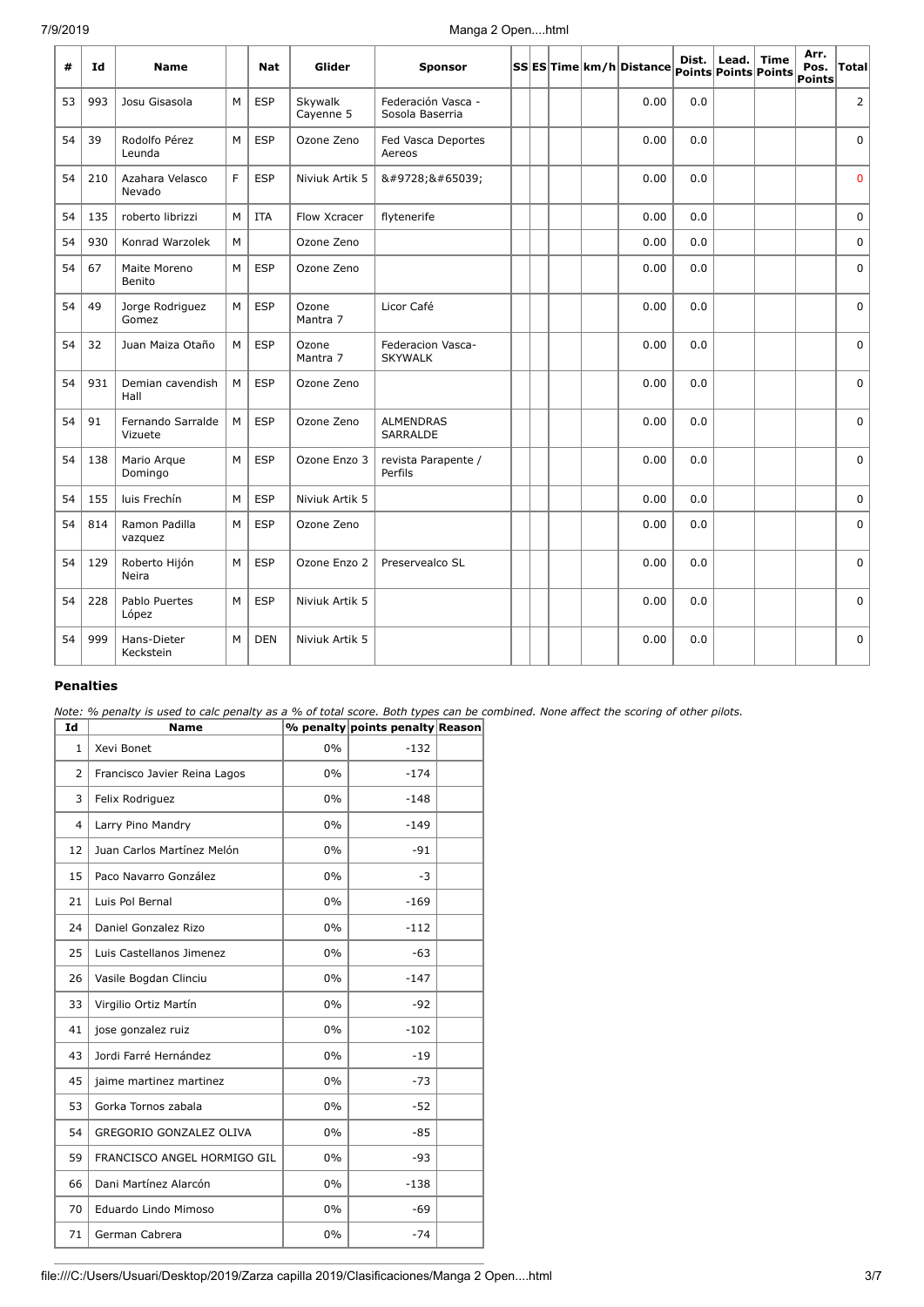| Id  | Name                           |       | % penalty points penalty Reason |  |
|-----|--------------------------------|-------|---------------------------------|--|
| 73  | Aitor Echevarria               | $0\%$ | -3                              |  |
| 79  | lorenzo nadali                 | $0\%$ | $-143$                          |  |
| 88  | Robinson Altieri Sánchez       | $0\%$ | -54                             |  |
| 97  | Alvaro Castellano Molina       | $0\%$ | $-17$                           |  |
| 117 | Manuel Damián Alonso Álvarez   | $0\%$ | $-149$                          |  |
| 125 | Luis Estébanez                 | $0\%$ | -9                              |  |
| 154 | JUAN JOSÉ LAFUENTE BELLO       | $0\%$ | $-91$                           |  |
| 156 | Jaume Font Ferrer              | $0\%$ | $-101$                          |  |
| 163 | Cristóbal García Morales       | $0\%$ | $-76$                           |  |
| 174 | Ángel Castro Marchal           | $0\%$ | $-64$                           |  |
| 179 | Carlos Palacios Aguedo         | $0\%$ | -3                              |  |
| 182 | Fernando Gavin Gracia          | $0\%$ | -3                              |  |
| 186 | Daniel Meziat Despierto        | $0\%$ | -69                             |  |
| 210 | Azahara Velasco Nevado         | $0\%$ | 3                               |  |
| 213 | Miguel Angel Velasco Fernández | $0\%$ | -3                              |  |
| 236 | Alfredo Martin                 | $0\%$ | $-123$                          |  |
| 247 | Jürgen Bott                    | $0\%$ | -3                              |  |
| 260 | Alain Marco Curion Cirerol     | $0\%$ | $-49$                           |  |
| 614 | Julian Molina                  | 0%    | $-63$                           |  |
| 780 | Martin Portmann                | $0\%$ | $-3$                            |  |
| 782 | ivan seoane fondo              | $0\%$ | $-25$                           |  |
| 783 | Jaume DURAN ALERT              | $0\%$ | $-68$                           |  |
| 784 | Theunis de Bruin               | $0\%$ | $-164$                          |  |
| 785 | FERNANDO ACEITUNO CAMARA       | $0\%$ | -8                              |  |
| 787 | José Ramón Pérez Martínez      | $0\%$ | -66                             |  |
| 788 | jose ramon saiz barreda        | $0\%$ | $-78$                           |  |
| 789 | ANTONIO MARTOS GARCÍA          | $0\%$ | $-3$                            |  |
| 852 | Thomas Milko                   | 0%    | -3                              |  |
| 890 | Pablo Menchero García-Olías    | $0\%$ | $-77$                           |  |
| 926 | Oscar fernandez                | 0%    | $-104$                          |  |
| 927 | Dirk de Torck                  | 0%    | -63                             |  |
| 928 | Carlos Lopes                   | 0%    | $-112$                          |  |
| 929 | Louis Tapper                   | 0%    | $-149$                          |  |
| 993 | Josu Gisasola                  | 0%    | -2                              |  |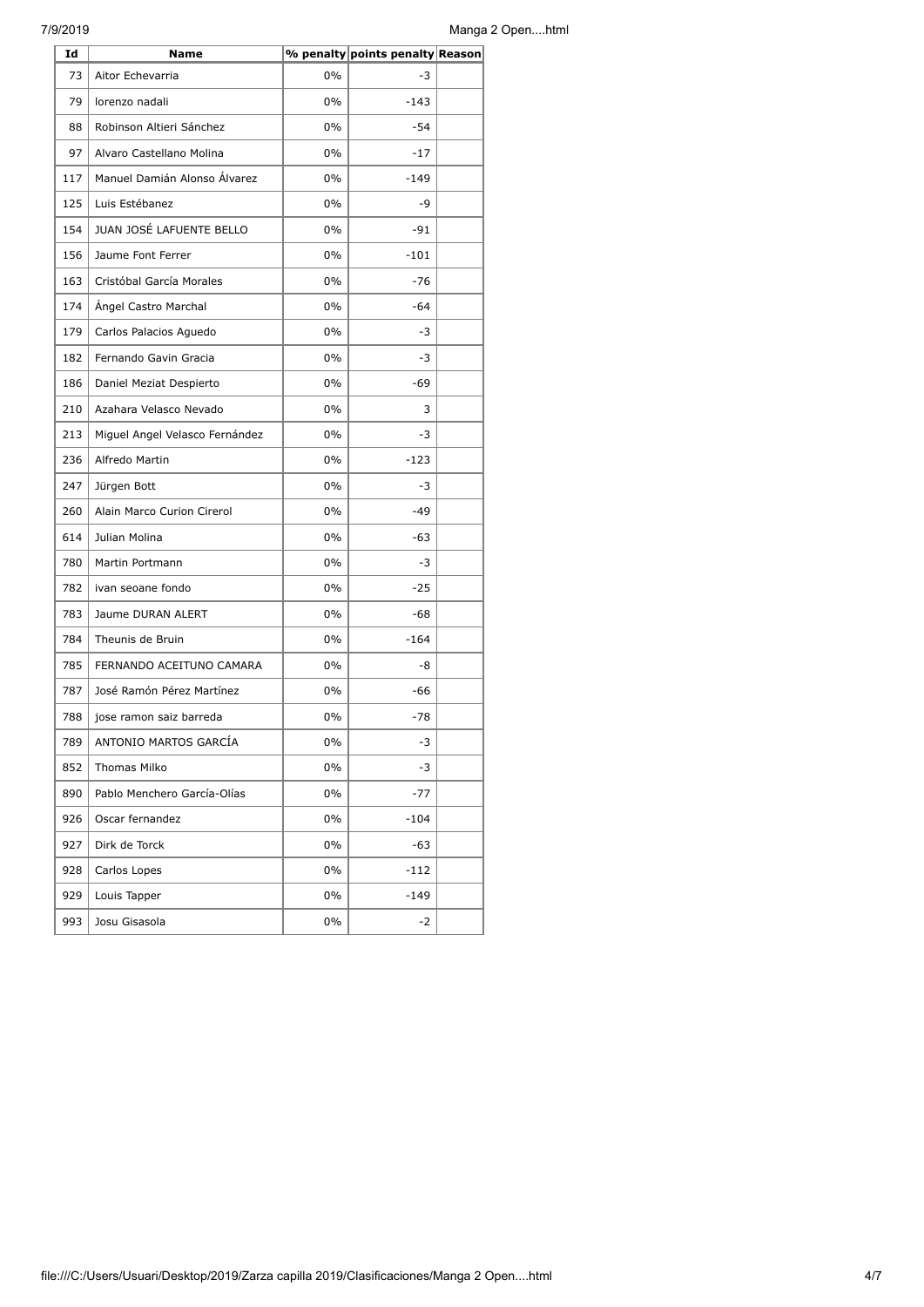## **Pilots absent from task (ABS)**

| Ιd  | Name                 |
|-----|----------------------|
| 34  | <b>Blay Olmos</b>    |
| 257 | Emilia Nevado Maroco |
| 779 | Ronny Geijsen        |
| 925 | Suby Lutof           |

## **Pilots not yet processed (NYP)**

**Id Name**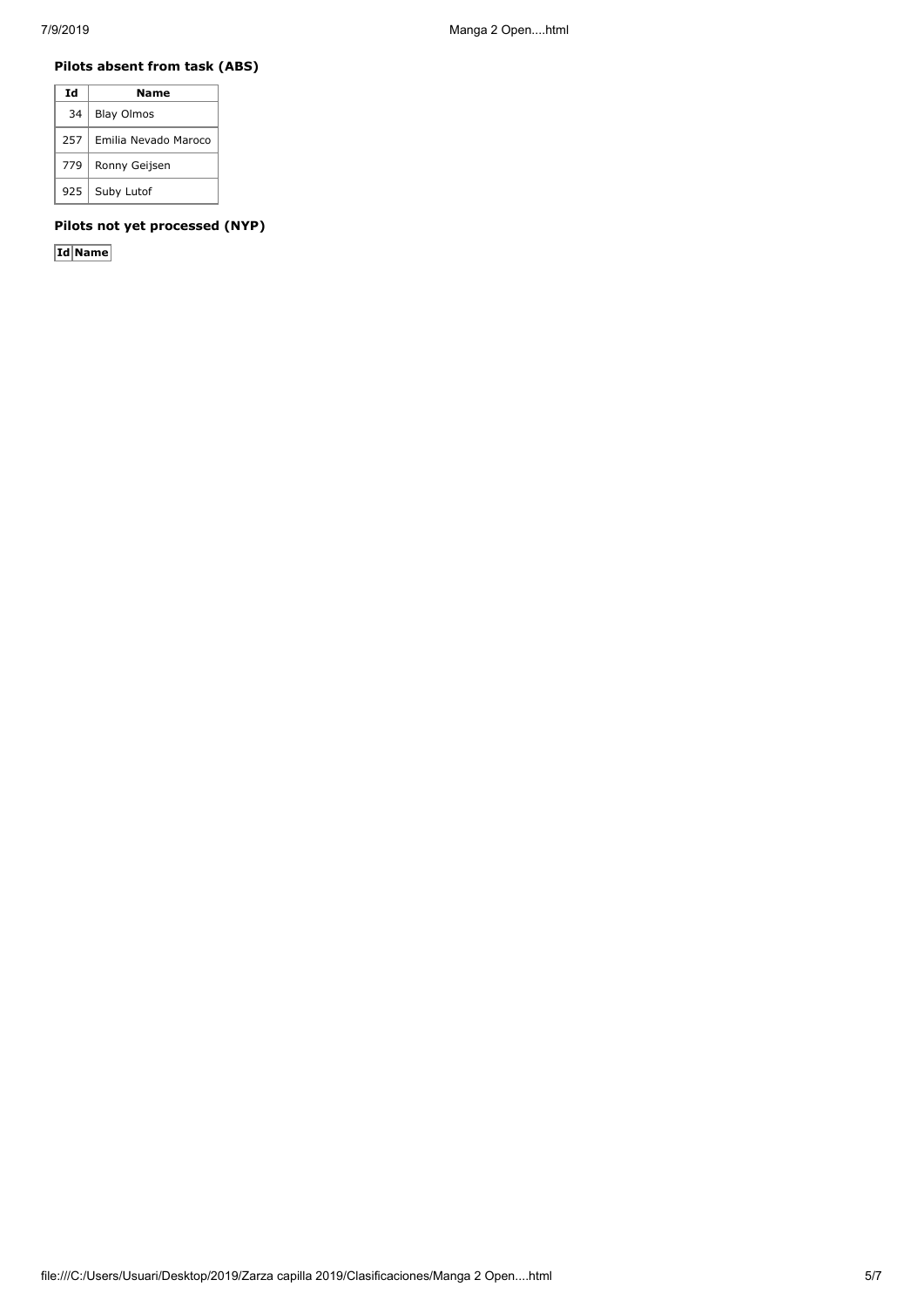Ï

| param                           | value    |
|---------------------------------|----------|
| ss_distance                     | 2635.596 |
| task distance                   | 2635.596 |
| launch_to_ess_distance          | 2635.596 |
| no_of_pilots_present            | 68       |
| no_of_pilots_flying             | 68       |
| no_of_pilots_lo                 | 68       |
| no of pilots reaching nom dist  | 0        |
| no_of_pilots_reaching_es        | 0        |
| no_of_pilots_reaching_goal      | 0        |
| sum_flown_distance              | 0        |
| best_dist                       | 0        |
| best_time                       | 0        |
| worst_time                      | 0        |
| no_of_pilots_in_competition     | 72       |
| no of pilots landed before stop | 0        |
| sum_dist_over_min               | 0        |
| sum_real_dist_over_min          | 0        |
| sum_flown_distances             | 0        |
| best_real_dist                  | 0        |
| max_time_to_get_time_points     | 0        |
| no_of_pilots_with_time_points   | 0        |
| goalratio                       | 0        |
| arrival_weight                  | 0        |
| departure_weight                | 0        |
| leading_weight                  | 0        |
| time_weight                     | 0.1      |
| distance_weight                 | 0.9      |
| smallest_leading_coefficient    | 0        |
| available points distance       | 0        |
| available_points_time           | 0        |
| available_points_departure      | 0        |
| available points leading        | 0        |
| available_points_arrival        | 0        |
| time validity                   | 0        |
| launch_validity                 | 1        |
| distance_validity               | 0        |
| stop_validity                   | 1        |
| day_quality                     | 0        |
| ftv_day_validity                | 0        |
| time_points_stop_correction     | 0        |

### **Scoring formula settings**

| param               | value   |
|---------------------|---------|
| id                  | GAP2018 |
| use_distance_points |         |
| use_time_points     |         |